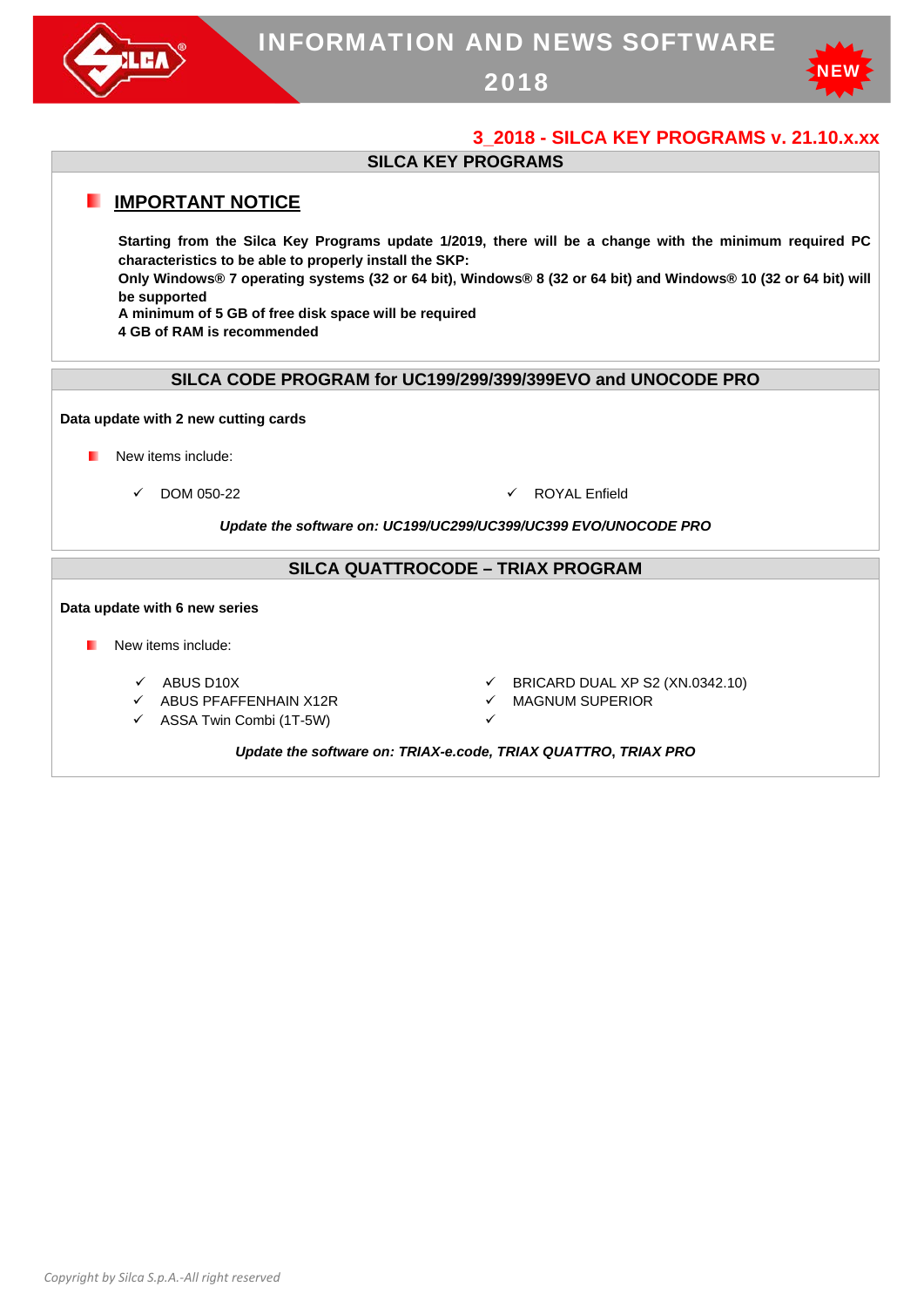

# **SILCA CODE PROGRAM for UC199/299/399/399EVO and UNOCODE PRO**

# New items include: ABUS Abus Titalium → FAAB  $\checkmark$  BALINGLOCK  $\checkmark$  KEYRACK  $\checkmark$  BURG  $\checkmark$  MASTER  $\checkmark$  CES  $\checkmark$  MAUER S1  $CLIL$  MILA  $\checkmark$  CORBIN 405/20  $\checkmark$  PUNDRA ELZETT 30/30 TITAN Titan K6TL (6P)  $\checkmark$  FRA Fortress  $\checkmark$  TSS  $\checkmark$  EVVA  $\checkmark$  UAP *Update the software on: UC199/UC299/UC399/UC399 EVO/UNOCODE PRO* **SILCA QUATTROCODE – TRIAX PROGRAM Data update with 16 new series. New items include:**  $\checkmark$  ABUS VELA Pro  $\checkmark$  Hyundai (2T-8W)  $\checkmark$  Aga SLC-SLX  $\checkmark$  Mahindra (2T-8W)  $\checkmark$  EVVA 4KS (2T)  $\checkmark$  M&C Color New *Update the software on: TRIAX-e.code, TRIAX QUATTRO***,** *TRIAX PRO*  **SILCA VIPER PROGRAM Data update with 1 new series.**  New items include:  $\checkmark$  Facea (2T-7W) *Update the software on: VIPER* **SILCA TRANSPONDER PROGRAM Silca Transponder Program has been updated with 76 new vehicle applications. Copy transponder ID (6E-60) and (6E-63) TEXAS CRYPTO 80 BITS**  Starting from version 04.06.091, RW4 PLUS e FASTCOPY PLUS devices, in combination with the M-BOX module, can copy TEX-80 Texas Crypto 80 bit transponders used on Ford®, Hyundai® and Kia® vehicles, onto the new T80+ transponder.

#### *Update the software on: RW4 PLUS, FASTCOPY PLUS***.**

**Data update with 26 new cutting cards.**